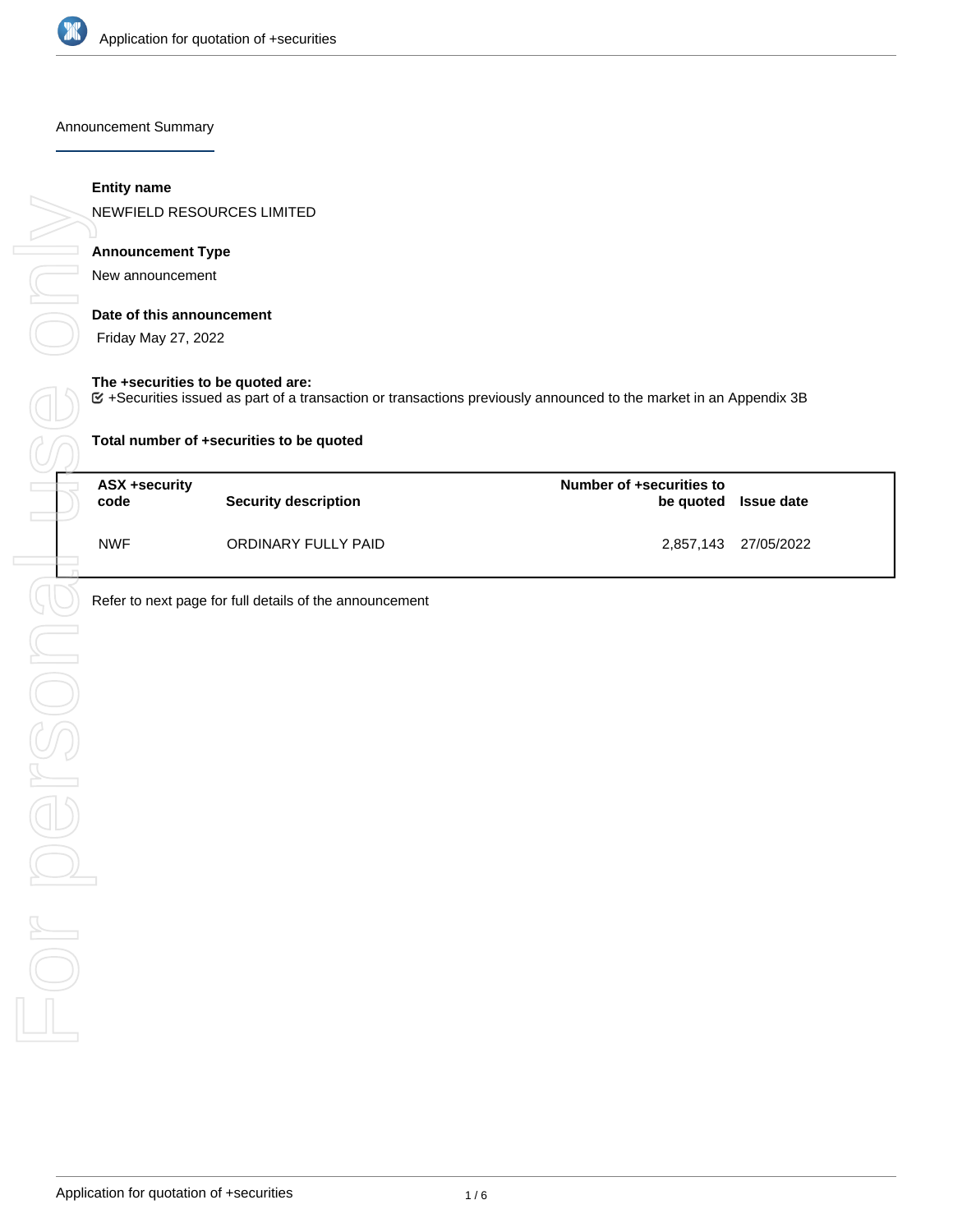

Part 1 - Entity and announcement details

NEWFIELD RESOURCES LIMITED

We (the entity named above) apply for +quotation of the following +securities and agree to the matters set out in Appendix 2A of the ASX Listing Rules.

**1.2 Registered number type**

ACN

**Registration number** 153219848

**1.3 ASX issuer code**

NWF

**1.4 The announcement is**

New announcement

27/5/2022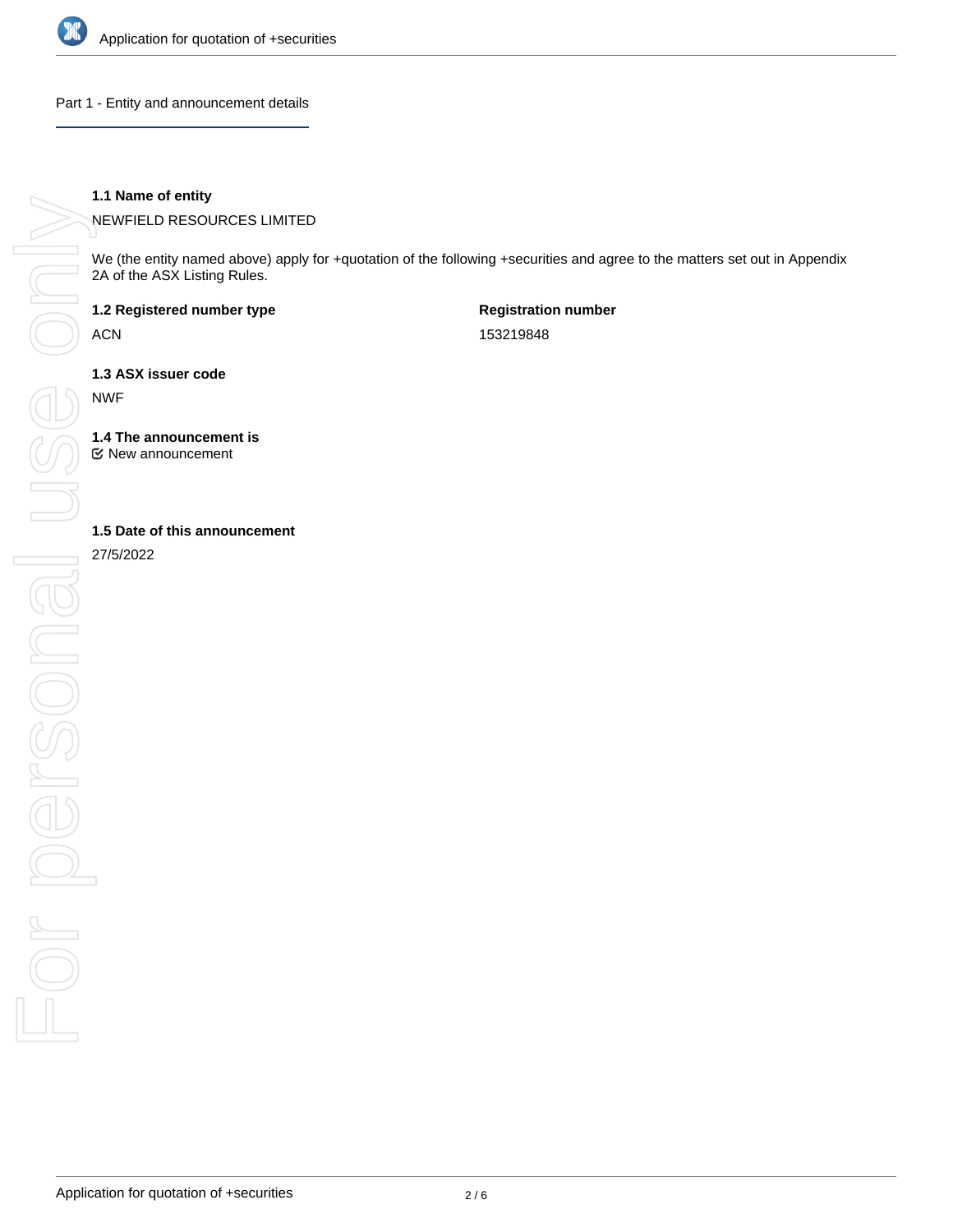

# Part 2 - Type of Issue

## **2.1 The +securities to be quoted are:**

+Securities issued as part of a transaction or transactions previously announced to the market in an Appendix 3B

#### **Previous Appendix 3B details:**

| <b>Announcement Date and</b><br>Time | <b>Announcement Title</b>                   | Selected Appendix 3B to submit quotation<br>reguest |  |
|--------------------------------------|---------------------------------------------|-----------------------------------------------------|--|
| 13-Sep-2021 19:00                    | New - Proposed issue of securities -<br>NWF | A standard +pro rata issue (non-renounceable)       |  |

**Appendix 3B?** No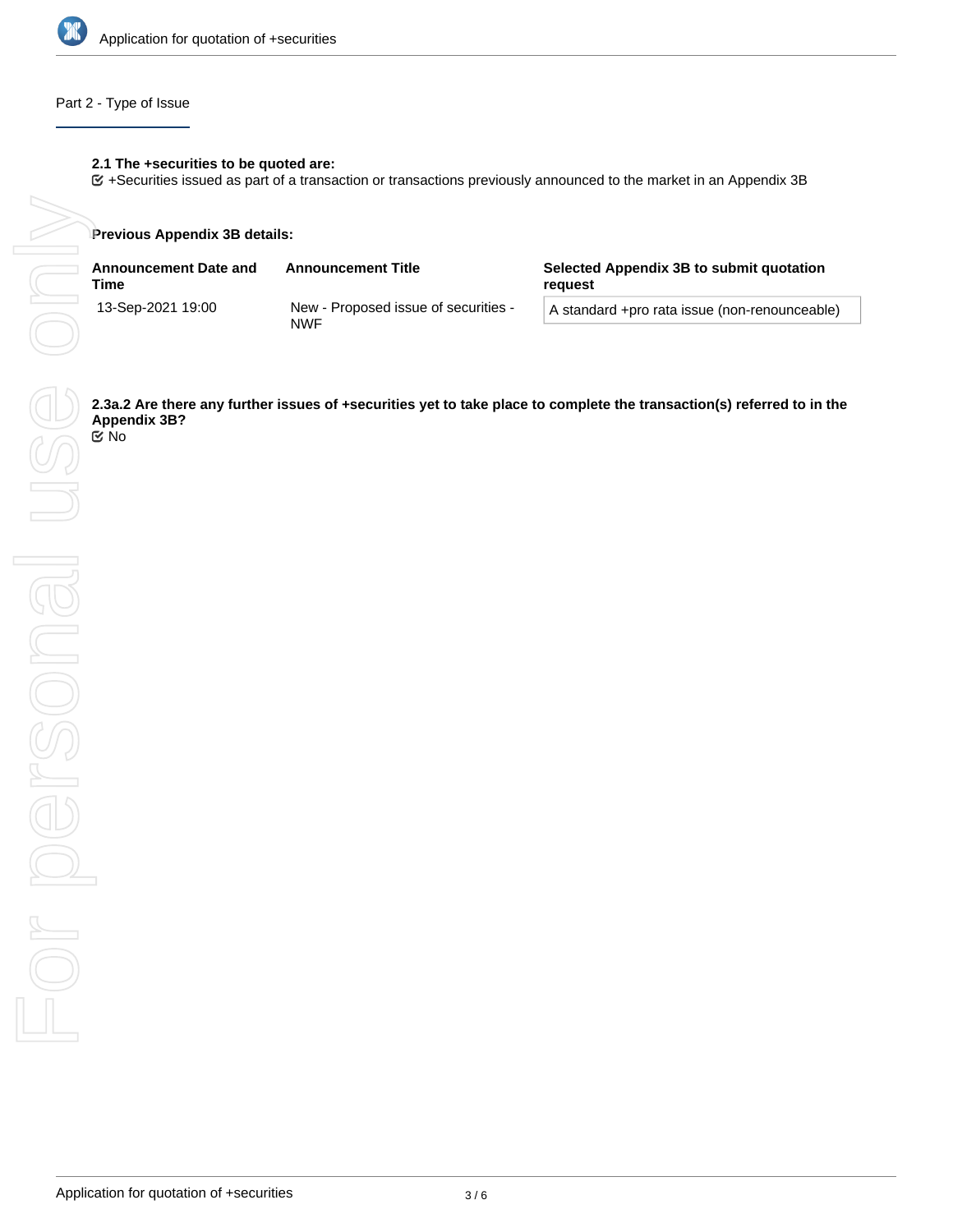

Part 3A - number and type of +securities to be quoted where issue has previously been notified to ASX in an Appendix 3B

### Corporate Action Component Detail

# **ASX +security code and description**

NWF : ORDINARY FULLY PAID

### **Issue date**

27/5/2022

## Distribution Schedule

**Provide a distribution schedule for the new +securities according to the categories set out in the left hand column including the number of recipients and the total percentage of the new +securities held by the recipients in each category.**

| Number of +securities held | Number of holders | Total percentage of +securities held<br>For example, to enter a value of 50%<br>please input as 50.00 |
|----------------------------|-------------------|-------------------------------------------------------------------------------------------------------|
| $1 - 1,000$                |                   | $\frac{0}{0}$                                                                                         |
| $1,001 - 5,000$            |                   | %                                                                                                     |
| $5,001 - 10,000$           |                   | %                                                                                                     |
| 10,001 - 100,000           |                   | %                                                                                                     |
| 100,001 and over           |                   | %                                                                                                     |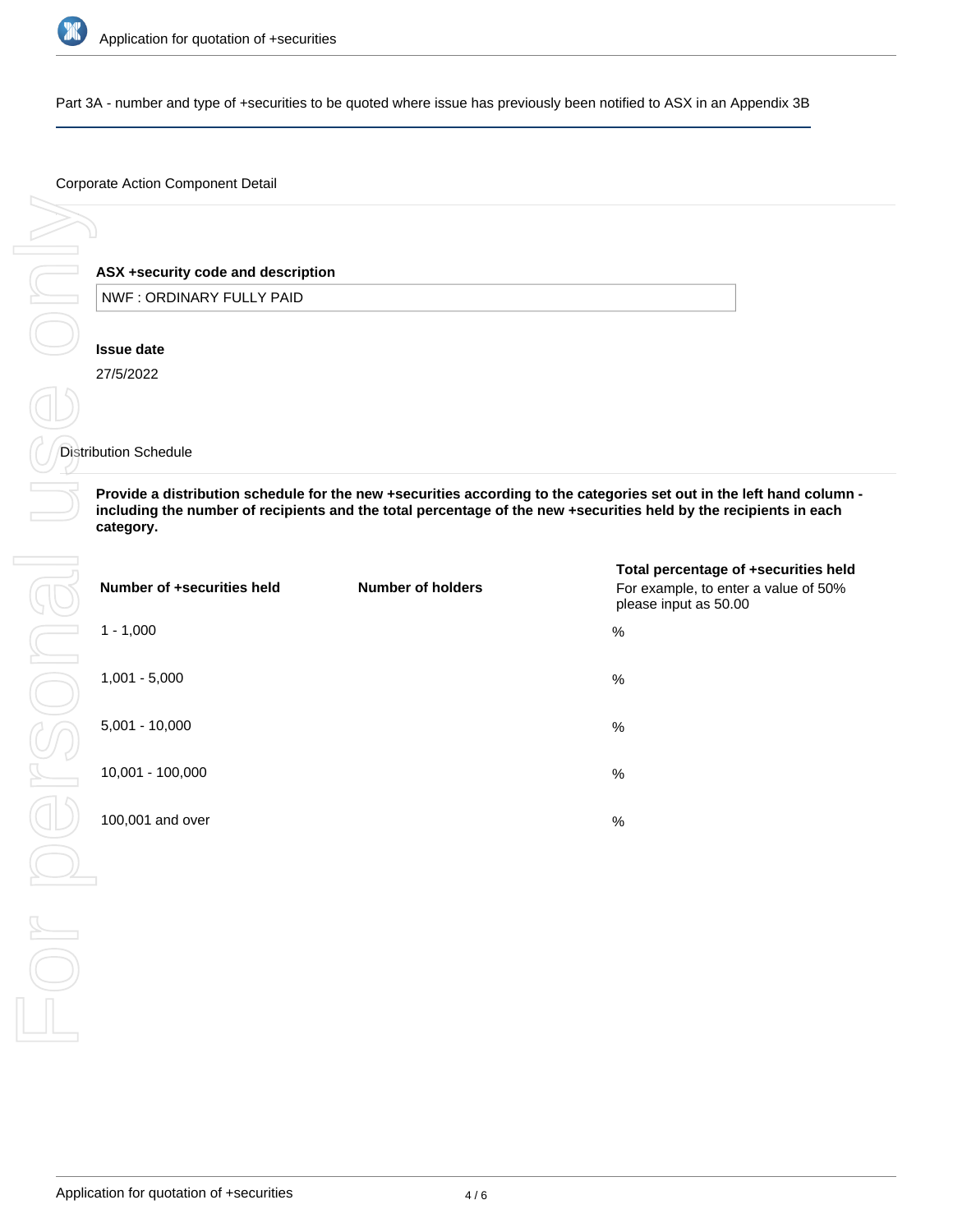

#### Issue details

# **Number of +securities to be quoted**

2,857,143

### **Issue currency**

**Issue price or consideration per +security**

AUD - Australian Dollar

AUD 0.35000000

# **Any other information the entity wishes to provide about the +securities to be quoted**

None.